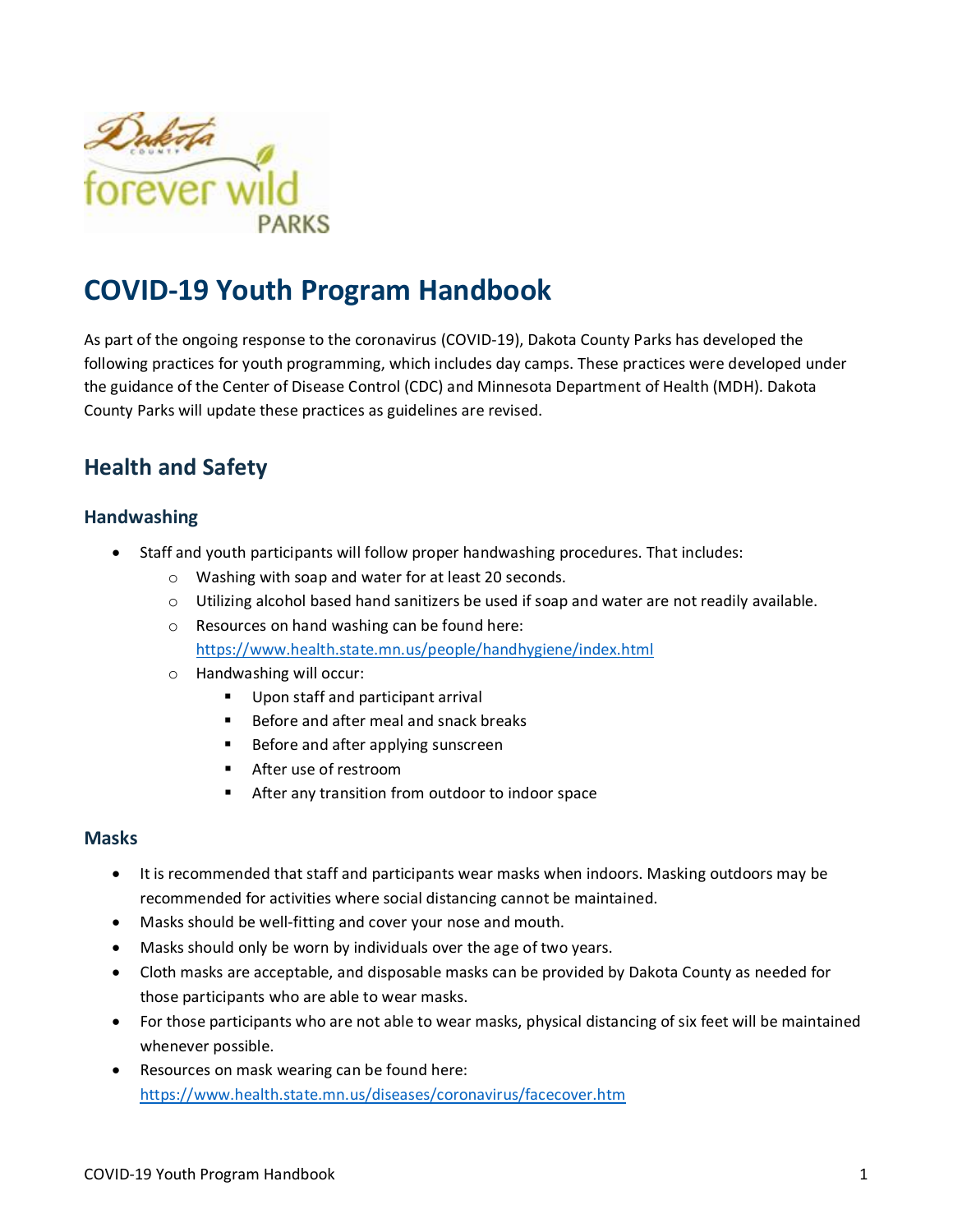#### **Physical Distancing**

- Staff and participants will maintain a 3 to 6 foot physical distance between themselves and others.
- Spaces will be marked with visual cues to provide understanding of distancing needs.

#### **Cleaning and Disinfecting**

- All indoor spaces will be equipped with disinfecting spray and wipes.
- Facilities, including restrooms, used by participants will be cleaned daily by maintenance staff following COVID-19 protocols.
- Program staff will wipe down high touch surfaces prior to and after programs.
- The use of shared equipment will be minimized as much as possible. Shared equipment will be disinfected between use.

#### **Health Screening**

- Staff and participants will be asked to self-screen and stay home if they are exhibiting a new cough, fever, or shortness of breath. Or if they have been exposed to someone who has been diagnosed or is suspected to have COVID-19.
- Staff and participants who do not pass screening will not be allowed to participate in camp and will be asked to return home. If an ill student has a sibling also enrolled in camp, they will also be sent home for observation.
- MDH Exclusion Guidelines will be followed: [https://www.health.state.mn.us/diseases/coronavirus/schools/exguide.pdf.](https://www.health.state.mn.us/diseases/coronavirus/schools/exguide.pdf)
- Dakota County will follow the exclusion guidelines and ensure participants stay home if they are ill or have been knowingly exposed to an individual who has tested positive for COVID-19.

#### **Ill Students or Staff**

If a staff person or participant develops symptoms consistent with coronavirus (COVID-19), while at camp, the following procedures would be followed:

- Staff will isolate participant or staff person who is ill.
- Parents, guardians or emergency contacts will be contacted and asked to pick up participant immediately. If the ill student has a sibling, that sibling will also be sent home for observation. If a staff person is ill, they will be requested to leave and backup staff will contacted.

#### **COVID-19 Positive Case Reporting Procedure**

If a participant or staff person is diagnosed with COVID-19, the following procedures would be followed:

- Staff member or participant's parent/guardian should notify Dakota County Parks at 651.554.6536 or [parkseducation@co.dakota.mn.us.](mailto:parkseducation@co.dakota.mn.us)
- Parents and Guardians of participants will be notified.